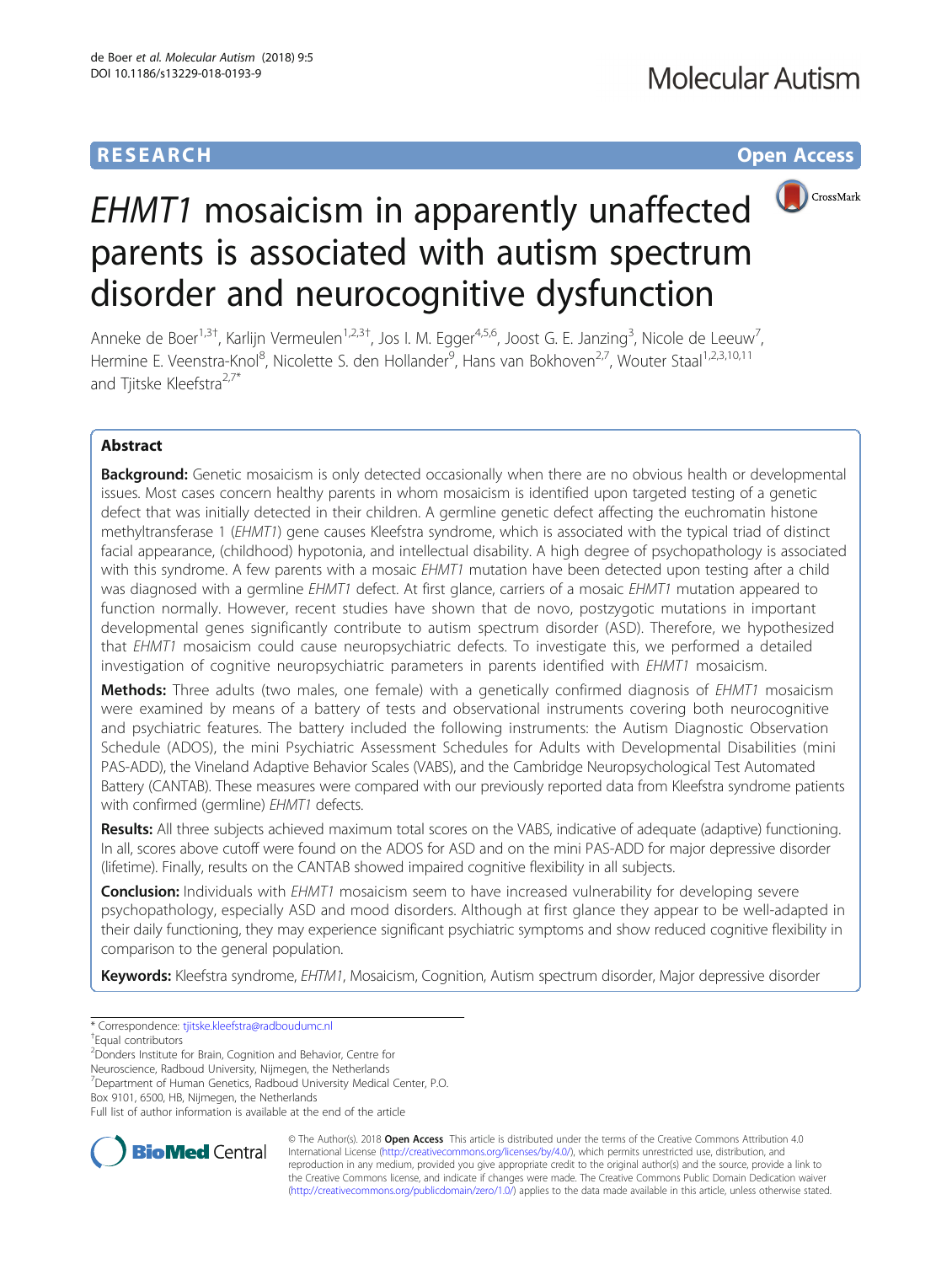# Background

Kleefstra syndrome (KS; OMIM #610253) is caused by haploinsufficiency of the euchromatin histone methyltransferase 1 (EHMT1) gene located at chromosome 9q34.3. Almost all cases of KS are due to de novo microdeletions or intragenic loss-of-function mutations in this gene  $\left[1, 2\right]$  $\left[1, 2\right]$  $\left[1, 2\right]$  $\left[1, 2\right]$  $\left[1, 2\right]$ . So far, no inherited cases have been reported, except for a few cases on the basis of parental mosaicism. Mosaicism for EHMT1 defects appears to be rare. At present, only four cases have been reported: three with a 9q34.3 microdeletion [[3](#page-6-0), [4\]](#page-6-0) and one with a splicesite mutation in  $EHMT1$  [\[5\]](#page-6-0). These carriers of a genetic EHMT1 mosaicism were reported to function normally in daily life. However, the focus of these reports was on the genetic and somatic features of the subjects. No data was presented on the possible psychopathology, which is the most pronounced comorbidity in patients with KS caused by a germline EHMT1 defect [\[6](#page-6-0)–[9\]](#page-6-0).

The full KS phenotype is characterized by the core triad of intellectual disability (ID), (childhood) hypotonia, and distinct facial features. Additional clinical features include specific behavioral characteristics, heart and urogenital defects, epilepsy, and overweight  $[1, 2, 10]$  $[1, 2, 10]$  $[1, 2, 10]$  $[1, 2, 10]$  $[1, 2, 10]$ . Recently, we studied the specific profile of behavioral characteristics in KS, which led us to conclude that KS patients are extremely vulnerable to developing severe psychiatric disorders. In our cohort, the prevalence of autism spectrum disorder (ASD) is nearly 100% [\[6](#page-6-0)]. In addition, we found high prevalence of mood disorders and psychotic disorders. Moreover, patients above the age of 18 years in our cohort showed severe regression with a loss of at least 30–50% of their initial functioning [\[6](#page-6-0), [8,](#page-6-0) [11\]](#page-6-0). Interestingly, recent studies have shown that de novo postzygotic mutations (PZM) in important developmental genes contribute to ASD [[12](#page-6-0), [13](#page-6-0)]. Based on this evidence, we set out to investigate the presence of psychopathology in the parents with an EHMT1 mosaicism.

In this study, we examined three subjects with EHMT1 mosaicism for the presence of psychopathology. All three subjects are seemingly unaffected parents of children diagnosed with KS caused by a germline EHMT1 defect. We hypothesized that individuals with EHMT1 mosaicism are vulnerable to psychopathology which may have significant clinical consequences.

## Methods

# Participants

Subjects with EHMT1 mosaicism were invited by the Department of Human Genetics, Radboud University Medical Center, Nijmegen, the Netherlands, to participate in this study. Informed consent was obtained. The regional medical ethical committee (medical research ethics committee CMO/METC Arnhem-Nijmegen, the Netherlands) approved the study (NL43187.091.13), which was performed in full accordance with the Declaration of Helsinki.

Subject characteristics are summarized in Table [1.](#page-2-0)

# Mosaic pattern detection

In all three subjects, the presence of mosaicism was detected upon carrier testing after the initial finding of a deletion in 9q34 by genome-wide arrays in their respective children. Subsequent confirmation by fluorescent in situ hybridization (FISH) and/or multiplex ligation-dependent probe amplification (MLPA) in blood or in additional tissue was performed in all three subjects.

# **Instruments**

The instruments that were used in this case study are briefly described below. More extensive details can be found in the study of Vermeulen et al. [\[6](#page-6-0)] where the instruments have been applied previously in a large cohort of patients with the full KS phenotype.

The Autism Diagnostic Observation Schedule (ADOS) is a semi-structured observational method to assess autism features  $[14, 15]$  $[14, 15]$  $[14, 15]$  $[14, 15]$  $[14, 15]$ . It is performed by a certified psychologist or psychiatrist (in this cohort, the first author, KV) and consists of four modules, based on the (developmental) age and language capacity of the participant. Module 4 is designed for normal functioning adults and was used in the current study. A total cutoff score of 7 and above is suspect for an ASD.

The Dutch version of the mini Psychiatric Assessment Schedules for Adults with Developmental Disabilities (mini PAS-ADD) is a psychometrically adequate interview for the detection of psychiatric symptoms and disease in persons with developmental disabilities [\[16,](#page-6-0) [17](#page-6-0)]. It consists of 86 items on a 4-point scale: 0 (symptom not present) to 3 (symptom is severe). The interview is divided into seven subscales: major depressive disorder (MDD), anxiety, obsessive-compulsive disorder, hypomania/mania, psychosis, unspecified disorder, and autism. All criteria are based on the International Classification of Diseases (ICD-10). In this study, subjects were interviewed about themselves.

The Dutch adaptation of the Vineland Adaptive Behavior Scales (VABS) [\[18](#page-6-0)] is a widely used clinical interview, which determines the level of adaptive functioning. The age-equivalent scores aid in classifying intellectual and developmental disabilities. The VABS consists of three domains: communication skills, daily living skills, and social skills. This instrument has good reliability and validity [[19](#page-6-0)]. In this study, the subjects were interviewed about themselves.

The Cambridge Neuropsychological Test Automated Battery (CANTAB) is a tablet-based neuropsychological test set comprising all major cognitive domains. Four subtests of the CANTAB were performed in the following sequence: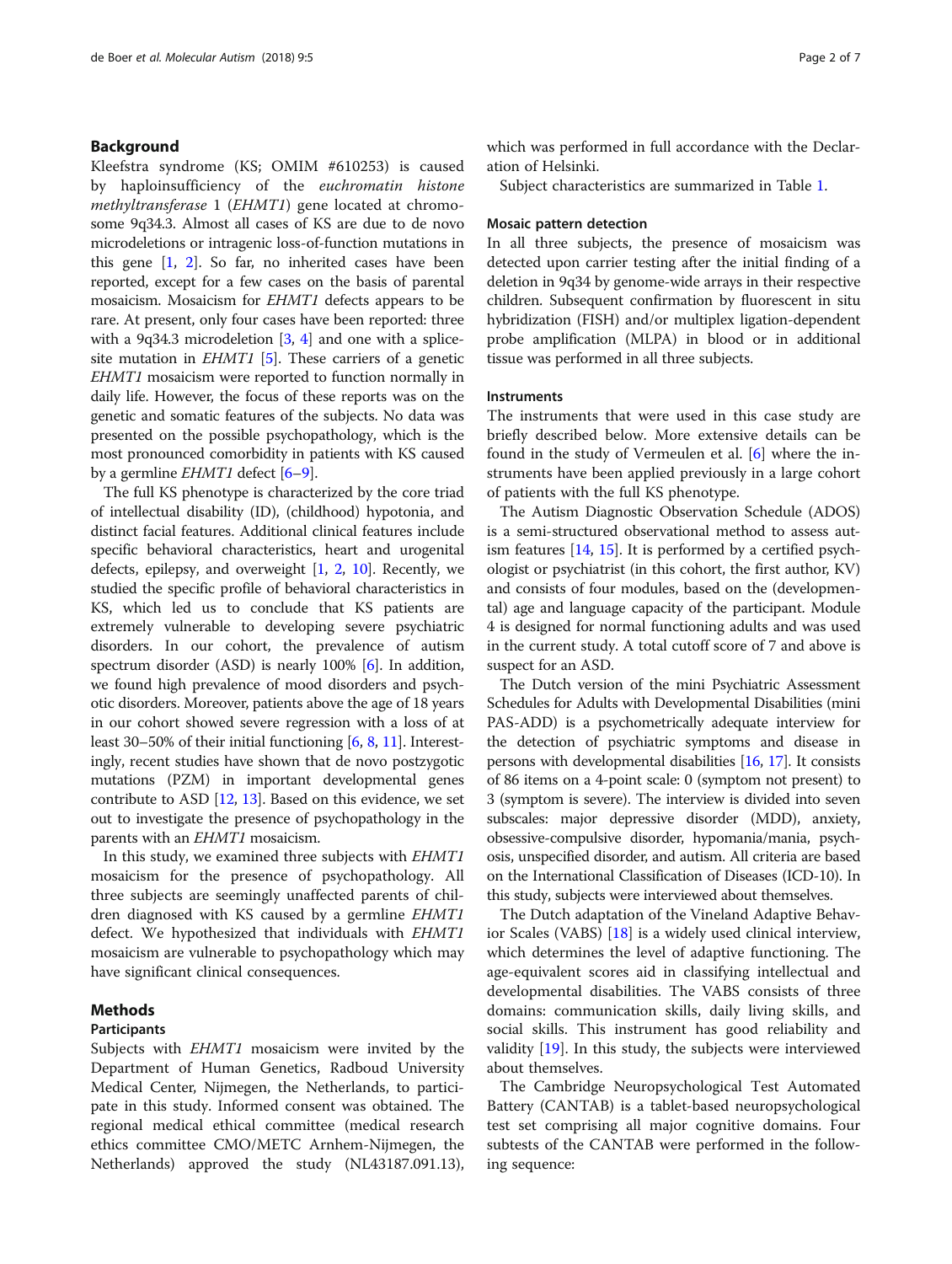|                                     | Subject 1                                                                                        | Subject 2                                                              | Subject 3                                                                 |
|-------------------------------------|--------------------------------------------------------------------------------------------------|------------------------------------------------------------------------|---------------------------------------------------------------------------|
| Sex/age (years)                     | Male/44                                                                                          | Female/43                                                              | Male/39                                                                   |
| Genetic defect<br>[EHMT1 mosaicism] | $~1$ 60 kb deletion<br>exons 5-17 EHMT1<br>40% mosaicism in blood lymphocytes<br>and buccal swab | $\sim$ 200 kb deletion<br>exons 1-5 EHMT1<br>80% mosaicism buccal swab | $\sim$ 200 kb deletion<br>exon 1 EHMT1<br>60% mosaicism blood lymphocytes |
| VABS (maximum score)                |                                                                                                  |                                                                        |                                                                           |
| Communication (134)                 | 134                                                                                              | 121                                                                    | 132                                                                       |
| Daily living skills (184)           | 184                                                                                              | 176                                                                    | 177                                                                       |
| Socialization (132)                 | 132                                                                                              | 118                                                                    | 132                                                                       |
| Raw score (450)                     | 450                                                                                              | 415                                                                    | 441                                                                       |
| Mean developmental age in years     | >12                                                                                              | >12                                                                    | >12                                                                       |
| ADOS module 4 (cutoff score)        |                                                                                                  |                                                                        |                                                                           |
| Communication (2)                   | 4                                                                                                | $\overline{2}$                                                         | $\overline{2}$                                                            |
| Social interaction (4)              | 7                                                                                                | 10                                                                     | 9                                                                         |
| Total score (7)                     | 11                                                                                               | 12                                                                     | 11                                                                        |
| Classification                      | Autism spectrum disorder                                                                         | Autism spectrum disorder                                               | Autism spectrum disorder                                                  |
| Mini PAS-ADD                        |                                                                                                  |                                                                        |                                                                           |
| Major depressive disorder           | Past                                                                                             | Present and past                                                       | Present and past                                                          |
| Anxiety disorder                    |                                                                                                  | Present and past                                                       |                                                                           |
| (Hypo)mania                         |                                                                                                  |                                                                        |                                                                           |
| Obsessive compulsive disorder       |                                                                                                  | Present and past                                                       |                                                                           |
| Psychosis                           |                                                                                                  | Present and past                                                       |                                                                           |
| Unspecified disorder                |                                                                                                  |                                                                        |                                                                           |
| Autism spectrum disorder            |                                                                                                  |                                                                        |                                                                           |
| CANTAB <sup>*</sup>                 |                                                                                                  |                                                                        |                                                                           |
| MOT mean latency                    | 85-90%                                                                                           | 40-45%                                                                 | 80-85%                                                                    |
| MOT error                           | 70-75%                                                                                           | 95-100%                                                                | 40-45%                                                                    |
| PRM                                 | $20 - 25%$                                                                                       | $0 - 5%$                                                               | 70-75%                                                                    |
| IED error                           | 30-35%                                                                                           | 10-15%                                                                 | 10-15%                                                                    |
| IED completed stages                | $15 - 20%$                                                                                       | $5 - 10%$                                                              | 10-15%                                                                    |
| PAL                                 | 55-60%                                                                                           | $0 - 5%$                                                               | 75-80%                                                                    |

<span id="page-2-0"></span>Table 1 Genetic, psychopathological, and neurocognitive subject characteristics of the subjects

VABS Vineland Adaptive Behavior Scales, mini PAS-ADD Psychiatric Assessment Schedules for Adults with Developmental Disabilities, CANTAB Cambridge Neuropsychological Test Automated Battery, MOT Motor Screening Test, PRM Pattern Recognition Memory, IED Intra-Extra Dimensional, PAL Paired Associate Learning

\*The percentages represent the subjects' performance compared to the normative group. For example, a subject score of 10% means that 90% of the normative group has better scores on this item

- 1. The Motor Screening Test (MOT) is a training procedure designed to introduce the subject to the tablet touchscreen. In our cohort, it is also an estimate to reactivity, which could not be tested with an official reaction time test because of the complexity of the latter (pushing a button instead of the touch screen during the task).
- 2. The Pattern Recognition Memory (PRM) is a test of visual pattern recognition memory in a two-alternative forced choice discrimination paradigm. These patterns are designed in such a way so that they cannot easily

be given verbal labels. This study presents the number of correct responses.

- 3. The Intra-Extra Dimensional Test Shift (IED) is a test of rule acquisition and reversal. Visual discrimination, cognitive flexibility, and sustained attention are tested. This study presents (1) total errors, a measure of the subject's efficiency in attempting the test, and (2) the number of completed stages.
- 4. Paired Associate Learning (PAL) assesses visual memory and new learning. It consists of eight stages.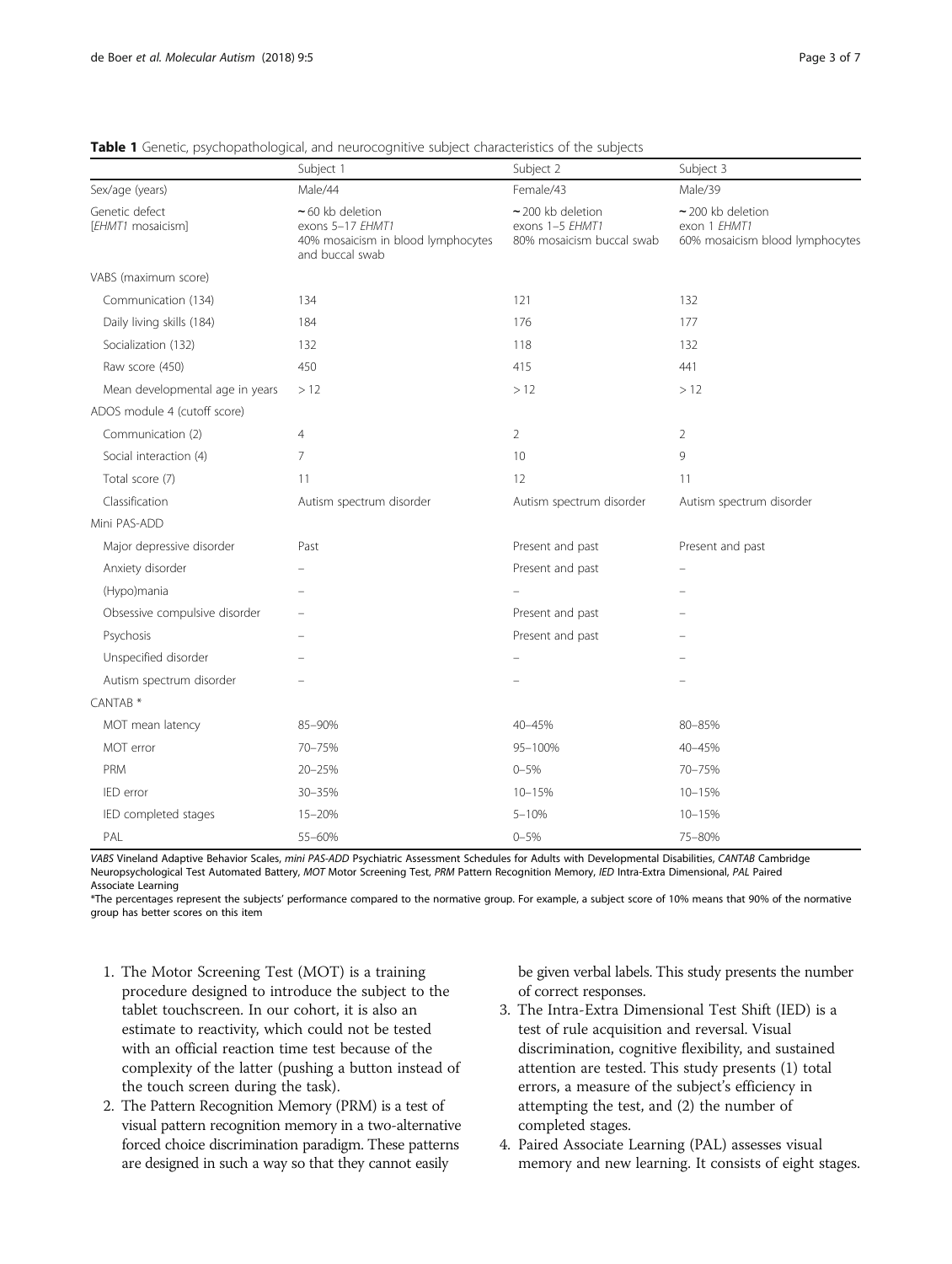Each stage is composed of several trials, consisting of the first presentation of the shape(s) and followed by representation when the subject makes an error. The clinical mode terminates after ten repeat presentations. This study presents the total number of errors.

# Procedure

Subjects were visited at home. After obtaining informed consent, the study procedure consisted of two clinical interviews with the subjects (VABS and mini PAS-ADD), followed by a semi-structured observation (ADOS) and the tablet-based neurocognitive tests (CANTAB). These procedures were performed by a certified psychiatrist (KV).

# Clinical reports

Subject 1 is a 44-year-old married male. He is a father of two children; the youngest son was diagnosed with KS. After finishing a higher professional education, he started working as a data engineer. He does not report social or communicative problems himself; meaningful social contacts are limited, even with family members and colleagues. He had a normal development. His medical history includes an inguinal hernia and hydrocele in childhood, both of which were surgically corrected. The family history does not mention any medical or developmental problems. At physical examination, no typical facial characteristics were observed.

Subject 2 is a 43-year-old female, mother of two children, and her youngest daughter was diagnosed with KS. The somatic characteristics of subject 2 and her youngest daughter have been previously described, represented as family  $2 \times 3$ . At the age of 13 years, the subject emigrated from Morocco to the Netherlands. She experienced learning difficulties and did not finish high school. Besides running the household, she started working as a care assistant for elderly people. She was not able to take care of her own financial administration, because of learning difficulties. Her psychiatric history reported a MDD during pregnancy for which fluoxetin was prescribed. Further medical history mentioned three spontaneous abortions, psoriasis, and nephritis. Additionally, she experiences sleep disturbances comprising apneas and frequent awakenings during the night.

Her social network was limited to her family. She had no friends and experienced problems in initiating and maintaining contacts and conversations. Small talk was difficult for her. At the time of examination, she was divorced and not able to work due to mental health problems, consisting of problems in social reciprocity, reactive depressive complaints, and overstimulation and burnout.

At the time of our investigations, she experienced a second major depressive episode with psychotic features (imperative hallucinations and delusions). The imperative hallucinations had led to a suicide attempt. Her general practitioner was informed after our examination, and intensive outreaching care was suggested based on our observation. Physical examination of this subject at the age of 43 years showed obesity and minor dysmorphic features as previously described, including a hypoplastic midface, small upslanting palpebral fissures, depressed nasal root, and anteverted nares.

Subject 3 is a 39-year-old male with three children: the second child was diagnosed with KS. There is no further family history of somatic or neuropsychiatric disorders. After finishing primary school, he struggled to finish high school (practical education level) because of learning disabilities. He went through different jobs, but at the time of the current evaluation, he was not able to work due to his impaired somatic and mental health. He lives an isolated life, together with his wife and children. Despite his social isolation, the patient did not experience any problems in social behavior.

His birth was complicated by a forceps delivery. The remaining medical history revealed atrial fibrillation, knee surgery, tonsillectomy, tympanostomy, and mild auditory and visual impairment. Pharmacotherapy started after the atrial fibrillation was diagnosed and comprised the following: metoprolol, acenocoumarol, simvastatin, and perindopril. Physical examination at the age of 39 years showed obesity, an occipito-frontal circumference of 59 cm (nearly + 1 SD), and minor dysmorphic features including a hypoplastic midface and synophrys.

## Genetic analysis

Subject 1: After the detection of an intragenic EHMT1 deletion in the son by routine array analysis, we performed an MLPA (kit P340-A1, MRC-Holland, Amsterdam, The Netherlands) analysis to confirm the deletion in subject 1. We detected an intragenic deletion of exons 5–17 of EHMT1 in DNA from both blood lymphocytes and a buccal swab sample, with a mosaicism of 40%. In cultured fibroblasts, the level of mosaicism was 15–20% of cells carrying the deletion.

Subject 2: Results were presented in more detail in a previous study [[3](#page-6-0)]. In summary, genome-wide array analysis on DNA from the daughter revealed an interstitial deletion of  $\sim$  200 kb in 9q34.3 encompassing at least the first five exons of the EHMT1 gene. Carrier testing by array in both parents showed that this deletion was inherited from subject 2 (the mother), but her array results showed a less pronounced loss, suggestive of mosaicism.

Interphase FISH analysis with two different FISH probes on a buccal swab sample from subject 2 showed the deletion in 80% of her cells (50–55 cells analyzed),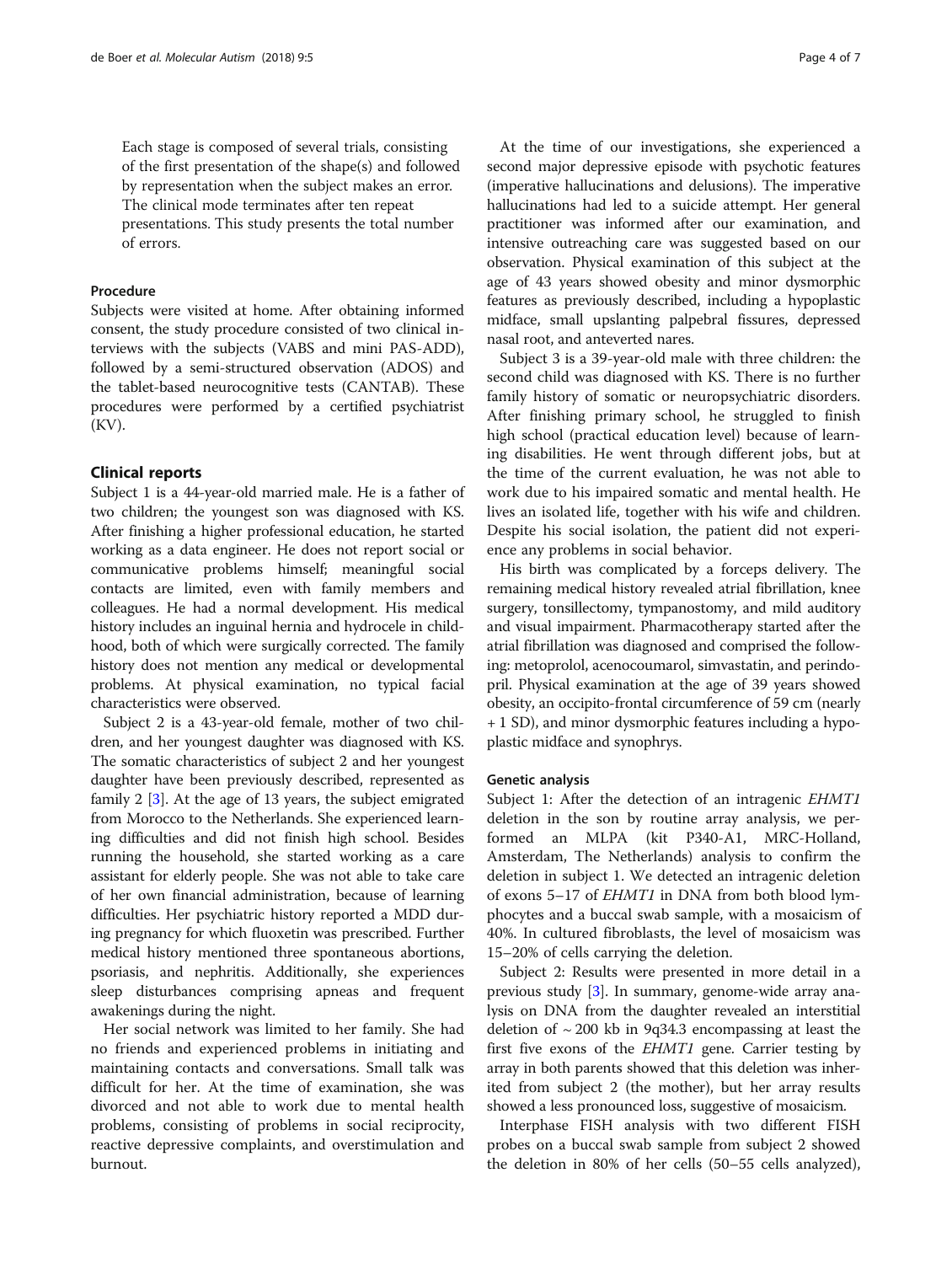indicating that she is a mosaic carrier of the 9q34.3 deletion: .nuc ish del(9)(q34.3q34.3)(RP11\_417A4-)[37/ 55],(RP13\_467E5-)[45/50].

Subject 3: After the detection of a 9q34.3 deletion in the son (arr [hg 19] 9q34.3(140350924 140551108)× 1), the array analysis on DNA from subject 3 suggested the presence of a mosaic deletion in 9q34.3. Subsequent FISH analyses on blood lymphocytes showed an abnormal signal pattern in 29 of 50 cells analyzed, suggesting 60% mosaicism: ish del(9)(q34.3q34.3)(RP11-48C7-)[29/50].

# Results

The genetic, psychopathological, and neurocognitive characteristics are presented in Table [1.](#page-2-0)

# Psychopathological and neurocognitive studies

The developmental age of all three mosaic carriers was 12 years or older. This maximum score on the clinical interview VABS is in line with the developmental age of the general population. Additionally, all subjects fulfilled the diagnostic criteria for ASD and MDD either currently and/or in the past. In contrast to the ADOS, the mini PAS-ADD did not formally determine ASD as the total subscale scores were just below the cutoff score. Notwithstanding, ASD items scored in the mini PAS-ADD were similar to the clinical observations of the ADOS. During the clinical observation, all participants scored on limited eye contact and minimum use of emotional gestures, when testing was focused on the communication. For social interaction, all three showed impaired social reciprocity, a limited range of facial expressed emotions, and an inadequate description of their role in social relations.

In addition to estimating the degree of psychopathology, we used the CANTAB to measure several cognitive functions of our subjects. The percentages represent the subjects' performance compared to the normative group with the same sex and age. Subject 1 had low scores on the PRM and IED. Subject 2 had overall low scores on the tests. Subject 3 experienced problems with the IED. Detailed results are presented in Table [1](#page-2-0); all IED scores were lower than 35% of the peer group, indicating an impaired mental flexibility in all three subjects.

## **Discussion**

In this report, we describe the consequences of EHMT1 mosaicism on psychopathology in three adult subjects. The three seemingly unaffected parents included in this study had been referred to the clinical genetics department only because of the diagnostic trajectory of each parent's respective child. The discovery of EHMT1 mosaicism in these subjects was unexpected [\[3](#page-6-0)–[5\]](#page-6-0). The degree of mosaicism that was measured in different tissues varied from 15 to 40% (subject 1) to 80% (subject 2). It is difficult to predict the clinical consequences of mosaicism, as the patterns and distribution of abnormal cells can vary widely between different tissues, depending on the timing of the mutation events [\[20\]](#page-6-0). Despite this predicted variation, all three subjects had an ASD, a (prior) MDD, and other associated neurocognitive dysfunctions. Some features that can be seen in patients with a germline EHMT1 mutation had a variable occurrence in the mosaic individuals. The results are indicative of a vulnerability to develop severe psychiatric disorders that carriers of an EHMT1 mosaic mutation possess. This correlates with the high prevalence of psychopathology, which has been reported for individuals with the full KS phenotype due to a germline EHMT1 mutation [\[6](#page-6-0), [8,](#page-6-0) [21\]](#page-6-0). Based on the ADOS test, all mosaic subjects met the criteria for ASD and all had a (prior) MDD. This is further corroborated by our findings on the CANTAB. All subjects showed weaknesses in performance on the IED, which is suggestive of cognitive inflexibility. This might be related to the set-shifting problems often seen in subjects with ASD, although findings on executive function deficits in adults with ASD were incon-sistent [\[22\]](#page-6-0). These deficiencies on the IED are on the continuum compared with a significant high dropout on the IED in our previous research on subjects with the full KS phenotype (unpublished data). Subject 3 had no other deviating scores compared to his norm group. Subject 1 showed performance problems on the PRM, but we could not clearly link this to his clinical profile. Subject 2 had low scores on all tasks, most likely due to (a combination of ) her learning and mood problems.

Psychopathology has a direct impact on adaptive functioning. The adaptive behavior measured with the VABS implies a developmental age above 12 years, consistent with adult functioning, for all of our subjects. Nevertheless, all three of them struggle to fulfill their role in society, most likely as a direct consequence of their neurodevelopmental problems. They became socially isolated and experienced difficulties in finding the right type of education and employment that would suit their strengths and weaknesses. Therefore, the clinical relevance for diagnosing these subjects with EHMT1 mosaicism and consequent neuropsychiatric assessment is significant. Optimal treatment of the psychopathology may improve daily functioning and positively influence the well-being of the individuals treated and their families, including the child with KS, as well as their participation in society. Based on our findings, personalized psychiatric evaluation and treatment should be considered for subjects diagnosed with EHMT1 mosaicism. The diagnostic procedure should include a special attention to ASD and mood disorders. Furthermore, these cases illustrate that presence of mosaic deletions could potentially be missed, since the genetic defects were only discovered during the diagnostic phase of the children with the full KS phenotype. None of the subjects had been referred to a medical specialist for their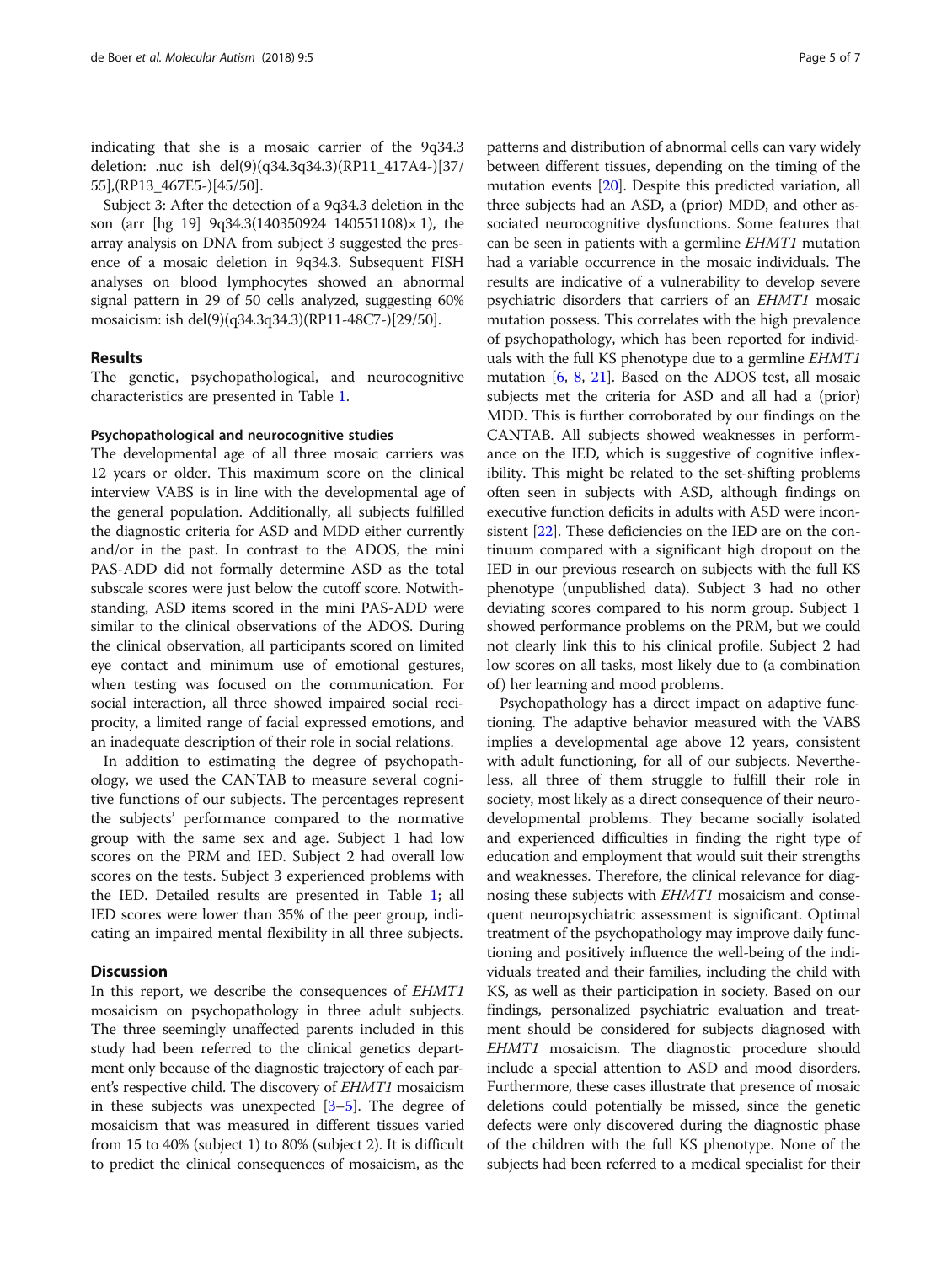own psychiatric problems prior to our studies. These subjects tend to have a more subtle presentation, but this can nevertheless cause impaired (social) functioning. Therefore, our study also demonstrates that genetic analysis should be considered in patients with a psychiatric disorder and other characteristics of KS without the classic appearance.

Despite the similarities in psychopathology between our subjects, the consequences of mosaicism in general are widespread and unique for each individual [[23\]](#page-6-0). The phenotypic expression of somatic mosaicism has been investigated and reported in several studies including mosaic trisomy 21 (Down syndrome) and mosaic fragile X syndrome [[24,](#page-6-0) [25](#page-6-0)]. These studies show severe phenotypic expression, as well as somatic mosaicism without clinical consequences. The expression of the behavioral phenotype is also variable. In mosaic trisomy 21, for example, the social adaptive skills were significantly better in the subjects with a mosaicism compared to non-mosaic subjects with Down syndrome. However, the intellectual performance did not relate to the level of mosaicism [[24\]](#page-6-0). This necessitates interpretative caution, especially since we assessed the psychopathology of only three subjects with an EHMT1 mosaicism and each had different levels of mosaic expression. Interestingly, in recent studies, it was shown that rare postzygotic mutations in important developmental genes contribute significantly to ASD [\[12](#page-6-0), [13\]](#page-6-0). Our present results obtained for three ASD subjects with such a rare mosaic defect in EHMT1 are in line with these reports. EHMT1 is an important developmental gene that is extremely intolerant to loss-of-function mutations ([http://exac.](http://exac.broadinstitute.org) [broadinstitute.org](http://exac.broadinstitute.org)) [\[26](#page-6-0)]. Further clinical studies are warranted to provide more insight into the wide spectrum of the EHMT1 mosaicism, although the extremely low prevalence of such mosaic defects hampers the careful collection of symptoms in larger cohorts. For future research, we recommend to include more specific measures on IQ, ASD, and mood disorders in subjects with an EHMT1 mosaicism. These measures should be in addition to a (semi)structured clinical observation as people with neurodevelopmental disorders, like ASD, are more likely to have deviating scores on questionnaires [[27,](#page-6-0) [28\]](#page-6-0). Thus, clinical interviews and observations should always be performed to gain a more comprehensive and objective insight into the psychopathology.

# Conclusion

Subjects with EHMT1 mosaicism seem vulnerable to developing psychiatric disorders, especially ASD and mood disorders. However, since the behavioral outcome of mosaicism is unpredictable, these results should be interpreted with caution. Based on our findings in this small but unique cohort, we recommend screening

subjects with an EHMT1 mosaicism for psychopathology. In our experience, multidisciplinary care, combining expertise in psychiatry, clinical genetics, and clinical neuropsychology, is of additional value in these complex cases where a broad perspective is required. Ideally, a careful diagnostic assessment of psychopathology, cognition, and physical health should be performed to provide an integrative diagnosis. Deficits in daily functioning and behavioral problems may well be a result of an underlying genetic or otherwise somatic cause, which is often not clearly present. Clinical considerations should therefore include the possibility of a genetic mosaicism in parents who have one or more children with a neurodevelopmental disorder of genetic origin and a typical combination of complaints, as illustrated in this study.

#### Abbreviations

ADOS: Autism Diagnostic Observation Schedule; ASD: Autism spectrum disorder; CANTAB: Cambridge Neuropsychological Test Automated Battery; EHMT1: Euchromatin histone methyltransferase 1; ICD-10: International Classification of Diseases-10; ID: Intellectual disability; IED: Intra-Extra Dimensional Test Shift; KS: Kleefstra syndrome; MDD: Major depressive disorder; MOT: Motor Screening Test; PAL: Paired Associate Learning; PAS-ADD: Psychiatric Assessment Schedules for Adults with Developmental Disabilities; PRM: Pattern Recognition Memory; PZM: Postzygotic mutations; VABS: Vineland Adaptive Behavior Scales

#### Acknowledgements

We are thankful for the participation of our patients. Furthermore, we are grateful to the local caregivers, who provided treatment for the diagnosed disorders. Thanks are extended to the Vincent van Gogh Institute and Cambridge Cognition for the kind provision of the simplified versions of the subtests. This study arose from collaboration among the departments of Human Genetics and Psychiatry of the Radboud University Medical Center, Karakter Child and Adolescent Psychiatry, all located in Nijmegen, and the Vincent van Gogh Centre of Excellence for Neuropsychiatry, Venray, the Netherlands. The study was funded by the Donders Institute for Brain, Cognition and Behavior, Radboud University Nijmegen, the Netherlands.

#### Funding

The study was funded by a grant of the Donders Institute for Brain, Cognition and Behaviour.

#### Availability of data and materials

The datasets used and/or analyzed during the current study are available from the corresponding author on reasonable request.

#### Authors' contributions

The study was designed and directed by TK, KV, and JGEJ. Patient referral and recruitment were carried out by KV, TK, HVK, and NSdH. The home visits were performed by KV and AdB. The data and results were interpreted by AdB, KV, TK, WS, JIME, JGEJ, and HvB. Microarray analyses, DNA sequencing, validation, and genotyping were carried out and interpreted by TK, HVK, NSdH, and NdL. The manuscript was written by AdB, KV, TK, WS, JIME, JGEJ, and HvB, with all authors refining and approving the final version of it.

#### Ethics approval and consent to participate

The regional medical ethical committee (medical research ethics committee CMO/METC Arnhem-Nijmegen, the Netherlands) approved the study (NL43187.091.13), which was performed in full accordance with the Declaration of Helsinki. Informed consent was obtained.

#### Consent for publication

Written informed consent was obtained from the subjects for publication of their individual details in this manuscript. The consent form is held by the authors and is available for review by the Editor-in-Chief.